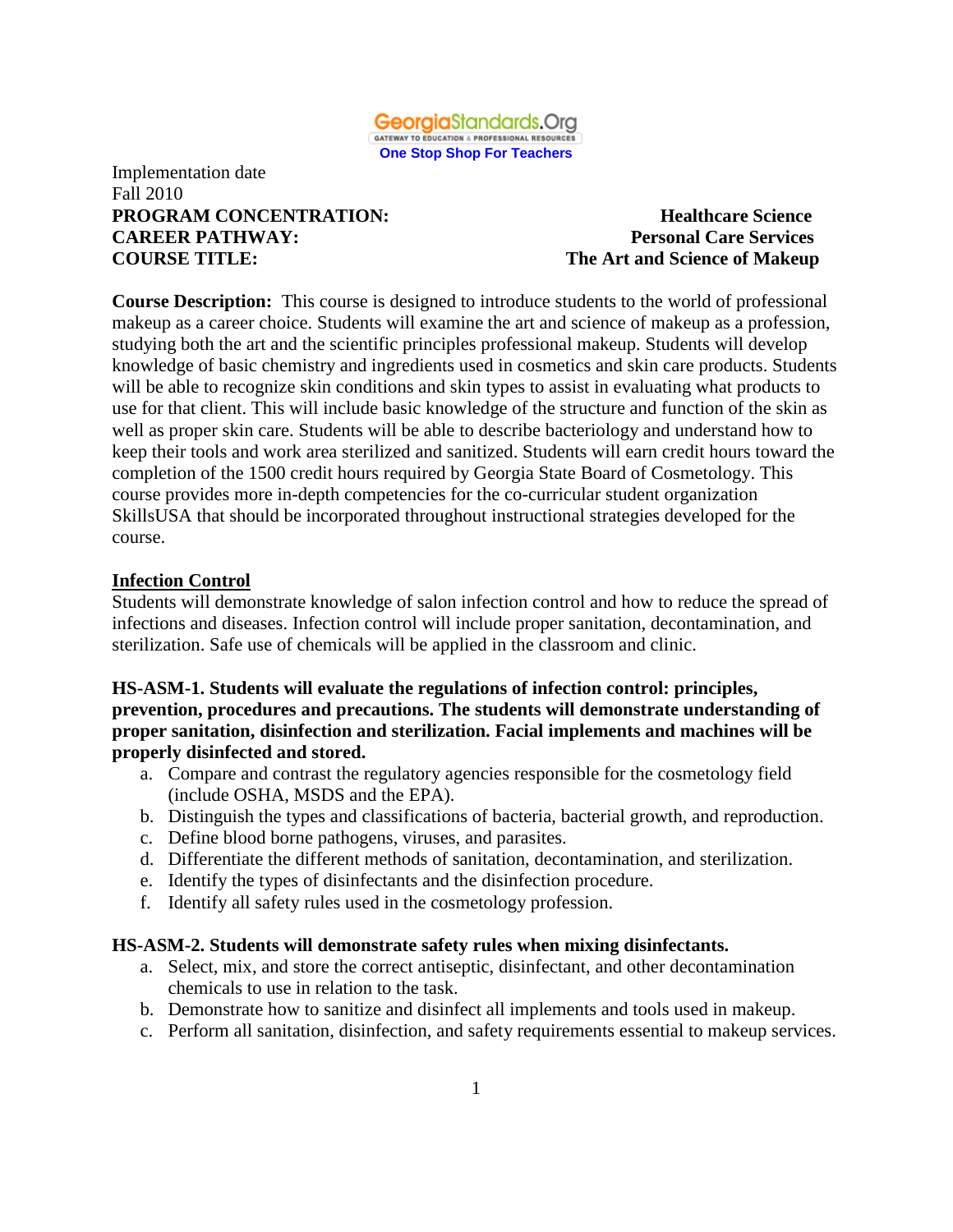# **Academic Standard(s):**

# **SCSh2. Students will use standards safety practices for all classroom laboratory and field investigation.**

- a. Follow correct procedures for use of scientific apparatus.
- b. Demonstrate appropriate techniques in all laboratory situation.
- c. Follow correct protocol for identifying and reporting safety problems and violations.

# **Science of Cosmetics and Skin**

Students will develop some knowledge of basic chemistry and ingredients used in cosmetics and skin care products. Students will be able to recognize skin conditions and skin types to assist in evaluating what products to use for that client. This will include basic knowledge of the structure and function of the skin as well as proper skin care. Students will be able to demonstrate proper skin analyze, determining skin type and recommend proper skin care regimen. Students will demonstrate how to keep their tools and work area sterilized and sanitized.

#### **HS-ASM-3. Students will learn how cosmetic ingredients affect the skin and appearance of the skin. The students will understand skin disorders that affect the skin and how to apply makeup to help conceal imperfections. The unit will cover bacteriology and how to help reduce the spread of infections and diseases in a professional setting. Students will be able to:**

- a. Define basic chemistry.
- b. Understand cosmetic labels and identify purposes for various cosmetic ingredients used.
- c. Describe the structures and functions of the skin.
- d. Explain common disorders that affect the skin.
- e. Analyze a client's skin type and condition.
- f. Recommend proper skin care regimen for the client.
- g. Explain pH balancing.
- h. Demonstrate a skin cleansing procedure.
- i. Describe the three general forms of bacteria.
- k. Explain sterilization and sanitation.

# **Academic Standard(s):**

# **SC1: Students will analyze the nature of matter and its classifications.**

b. Identify substances based on chemical and physical properties**.**

### **SC7: Students will characterize the properties that describe solutions and the nature of acids and bases.**

- a. Explain the process of dissolving in terms of solute/solvent interactions.
- b. Compare, contrast, and evaluate the nature of acids and bases.

# **SS6: Students will investigate the properties of solutions.**

- 1. Describe solutions.
- 2. Observe factors affecting the rate a solute dissolves in a specific solvent.
- 3. Compare and contrast the components and properties of acids and bases.

# **SB1: Students will analyze the nature of the relationship between structures and functions**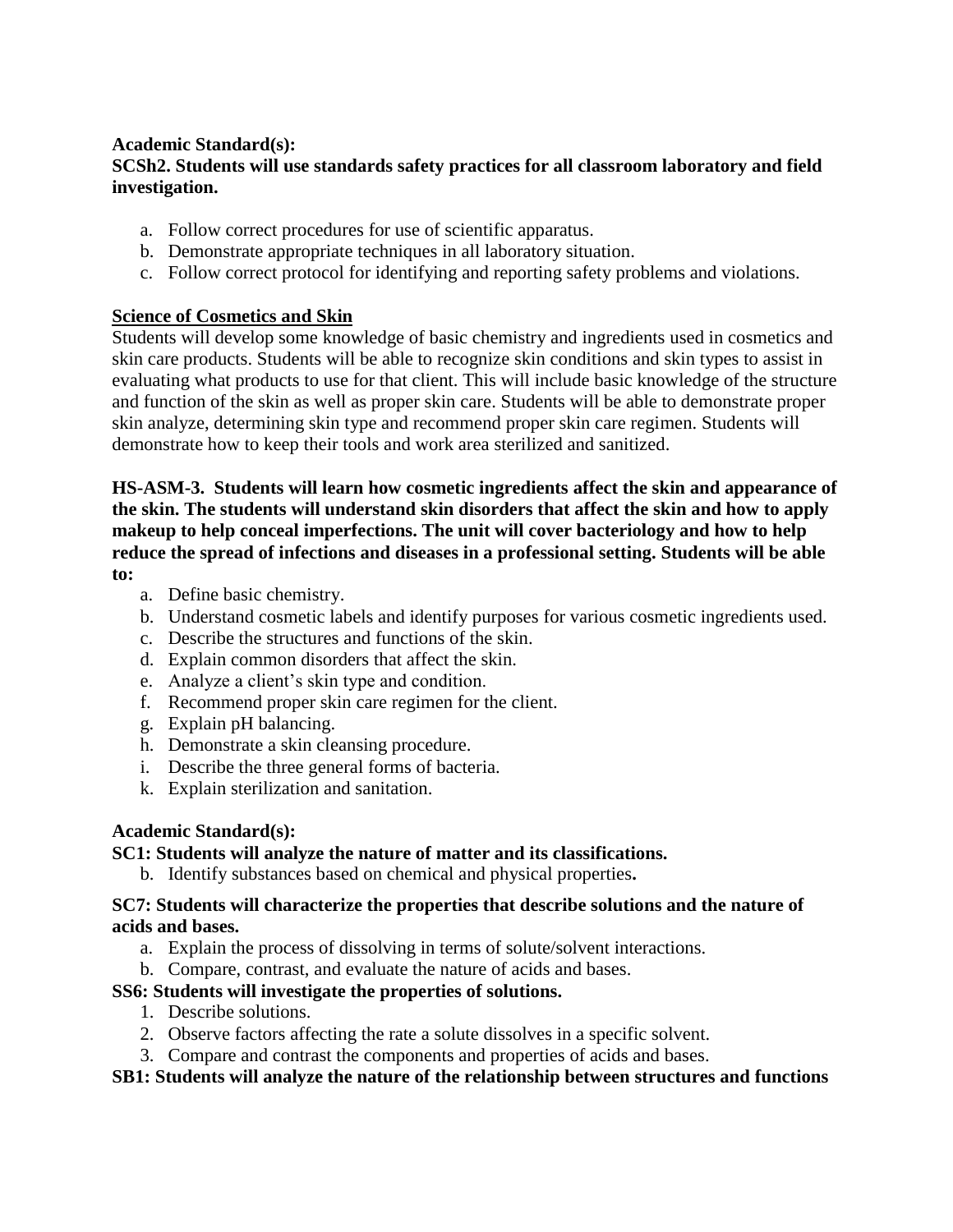

Implementation date Fall 2010

#### **in living cells.**

2. Explain how enzymes function as catalysts.

# **The Art of Light and Color**

Students will have a heightened awareness of the relationship of color and light as well as an understanding of how color is the language used by the makeup artist. Students will learn the importance of the color wheel and associate makeup with painting in transparent pigments.

# **HS-ASM-4. Students will have an understanding of light and color and be able to:**

- a. Distinguish color primaries from light primaries.
- b. Explain the reflection and refraction of light.
- c. Describe how different light and media affect colors.
- d. Explain the three dimensions of color and the importance of color perception.

#### **Academic Standard(s):**

### **SP4: Students will analyze the properties and applications of waves.**

b. Experimentally determine the behavior of waves in various media in terms of reflection, refraction, and diffraction of waves.

#### **Anatomy of the Face and Art of Makeup**

Students will analyze the anatomy of the face in order to incorporate the following principles of art and design: proportion, balance, emphasis, rhythm, and unity. Students will learn corrective makeup as well as special occasion makeup and the difference between a day-time makeup style and special occasion makeup styles.

### **HS-ASM-5. Students will study the integumentary, skeletal, and muscular systems. The students will demonstrate various makeup techniques, including corrective makeup and be able to:**

- a. Describe the zones of the face and the value of the concept to the makeup artist.
- b. Identify the eight structures of the face.
- c. Relate the study of anatomy and architecture of the face to the art of makeup.
- d. Describe the functions of the skeletal system.
- e. Name the major bones of the cranium and face.
- f. Describe the functions of the muscular and nervous systems.
- g. Describe the structure of the integumentary system and its role.
- h. Demonstrate a complete step-by-step makeup application.
- i. Demonstrate corrective makeup for various face shapes.
- j. Demonstrate contouring and highlighting techniques.

#### **Academic Standard(s):**

# **SAP2: Students will analyze the interdependence of the integumentary, skeletal, and**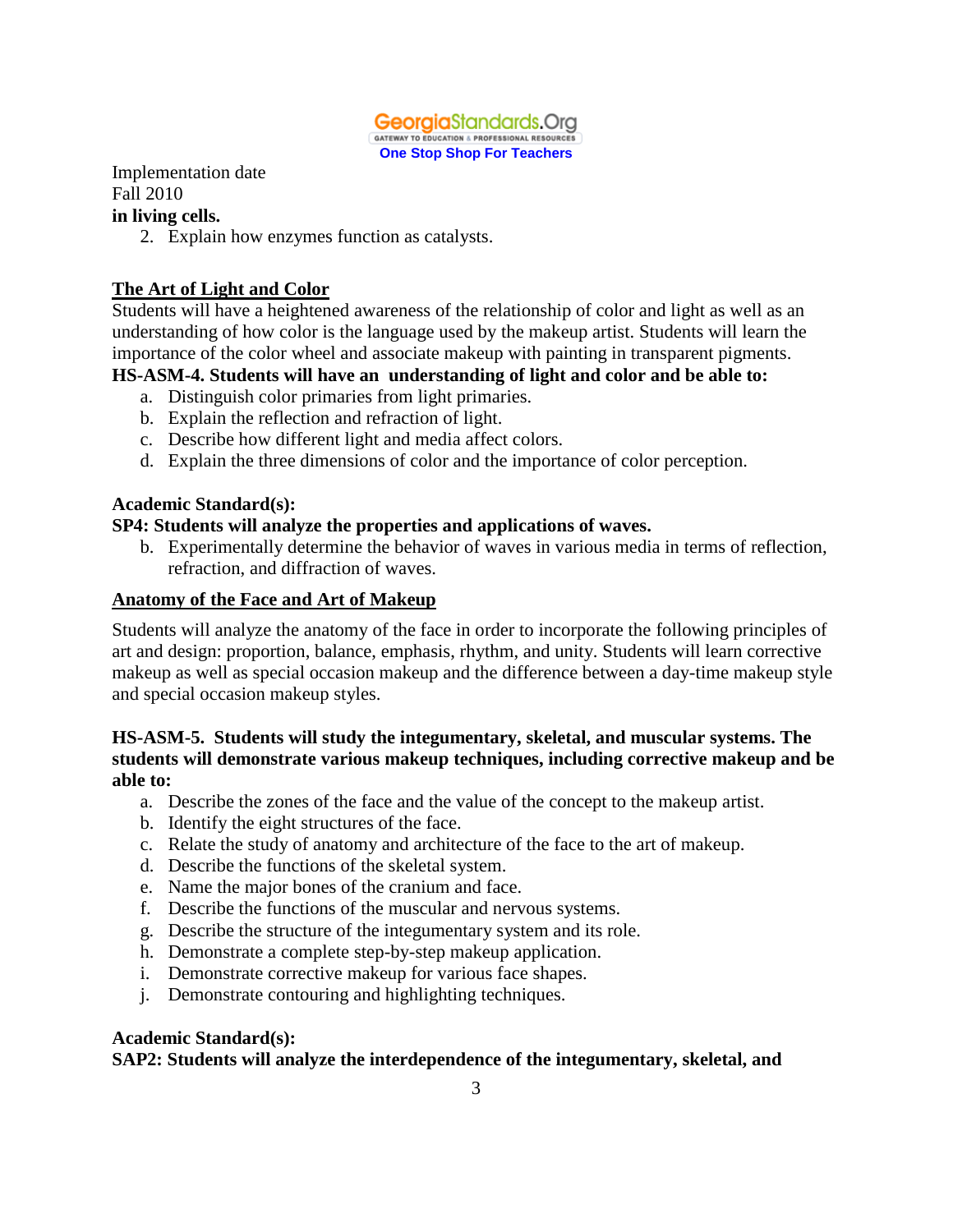### **muscular systems as these relate to the protection, support and movement of the human body**.

1. Relate the structure of the integumentary system to its functional role in protecting the body and maintaining homeostasis.

# **Career Opportunities, Professionalism and Business Management Skills**

Students will examine the various career options and opportunities for makeup artists as well as human relations and professional ethics. Students will develop a clear understanding about the importance of the artist's visual impact and be able to define the meaning of self-worth.

# **HS-ASM-6. Students will develop confidence and self-worth as they gain the understanding and ability to:**

- a. Identify some of the training and qualities needed to become a successful makeup artist.
- b. Compare different job opportunities available to the professional makeup artist.
- c. Prepare the makeup artist's marketing materials such as the artist's portfolio.
- d. Relate the practice of human relations skills to success in business.
- e. Define and demonstrate business ethics and courtesy in business dealings.
- f. Explain the keys to good health.
- g. Evaluate personal hygiene and grooming habits.
- h. Explain the use of the "rate sheet" for makeup artist and how to determine what rates to charge based on "demand" in the area the makeup artist serves.

# **Academic Standard(s):**

#### **ELA9LSV1: The student participates in student-to-teacher, student-to-student, and group verbal interactions. The student:**

- 1. Initiates new topics and responds to adult-initiated topics.
- 2. Asks relevant questions.
- 3. Responds to questions with appropriate information.
- 4. Actively solicits another person's comments or opinions.
- 5. Offers own opinion forcefully without domineering.
- 7. Gives reasons in support of opinions expressed.
- 8. Clarifies, illustrates, or expands on a response when asked to do so; asks classmates for similar expansions.

### **SSEM12: The student will explain how the Law of Demand, the Law of Supply, prices and profits work to determine production and distribution in a market economy.**

- 1. Define the Law of Supply and the Law of Demand.
- 2. Describe the roles of buyers and sellers in determining market clearing price.

# **Reading Across the Curriculum**

#### **Reading Standard Comment**

After the elementary years, students engage in reading for learning. This process sweeps across all disciplinary domains, extending even to the area of personal they experience text in all genres and modes of discourse. In the study of various disciplines of learning (language arts,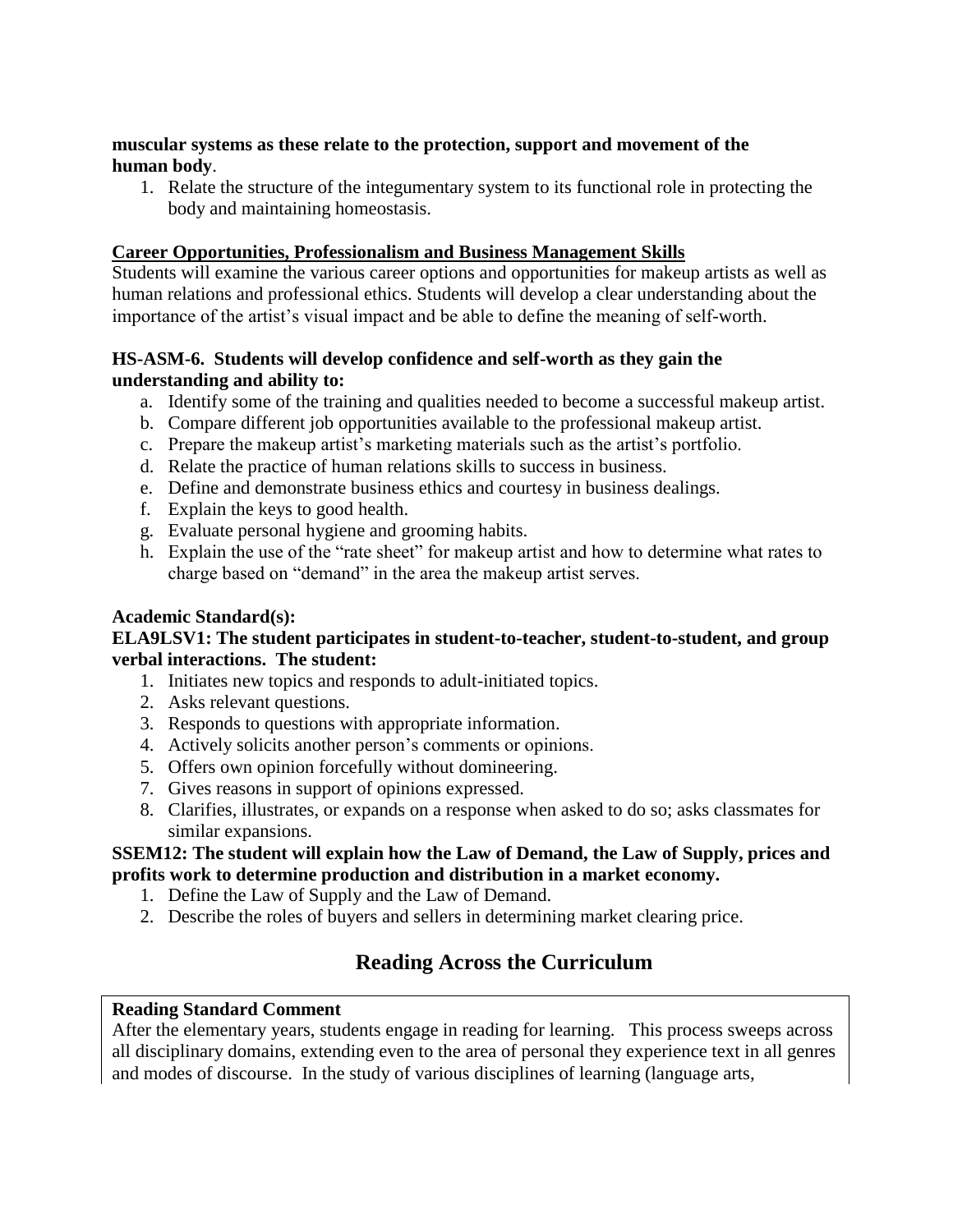#### GeorgiaStandards.Org GATEWAY TO EDUCATION & PROFESSIONAL RESOURCES **One Stop Shop For Teachers**

Implementation date Fall 2010

mathematics, science, social studies), students must learn through reading the communities of discourse of each of those disciplines. Each subject has its own specific vocabulary, and for students to excel in all subjects, they must learn the specific vocabulary of those subject areas in context.

Beginning with the middle grades years, students begin to self-select reading materials based on personal interests established through classroom learning. Students become curious about science, mathematics, history, and literature as they form contexts for those subjects related to their personal and classroom experiences. As students explore academic areas through reading, they develop favorite subjects and become confident in their verbal discourse about those subjects.

Reading across curriculum content develops both academic and personal interests in students. As students read, they develop both content and contextual vocabulary. They also build good habits for reading, researching, and learning. The Reading Across the Curriculum standard focuses on the academic and personal skills students acquire as they read in all areas of learning.

Students will enhance reading in all curriculum areas by:

- a. Reading in all curriculum areas
	- Read a minimum of 25 grade-level appropriate books per year from a variety of subject disciplines and participate in discussions related to curricular learning in all areas.
	- Read both informational and fictional texts in a variety of genres and modes of discourse.
	- Read technical texts related to various subject areas.
- b. Discussing books
	- Discuss messages and themes from books in all subject areas.
	- Respond to a variety of texts in multiple modes of discourse.
	- Relate messages and themes from one subject area to messages and themes in another area.
	- Evaluate the merit of texts in every subject discipline.
	- Examine author's purpose in writing.
	- Recognize the features of disciplinary texts.
- c. Building vocabulary knowledge
	- Demonstrate an understanding of contextual vocabulary in various subjects.
	- Use content vocabulary in writing and speaking.
	- Explore understanding of new words found in subject area texts.
- d. Establishing context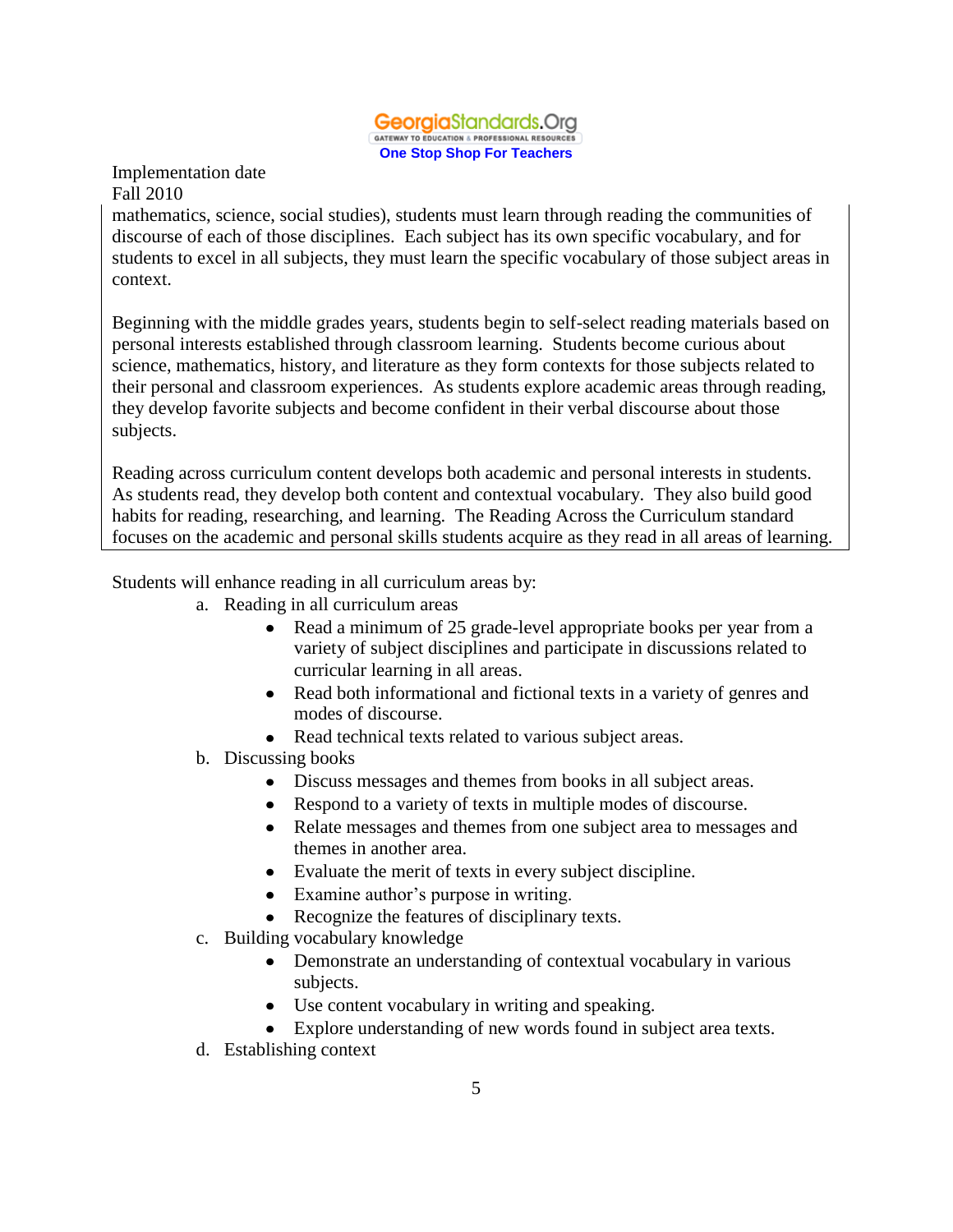- Explore life experiences related to subject area content.
- Discuss in both writing and speaking how certain words are subject area related.
- Determine strategies for finding content and contextual meaning for unknown words.

# **CTAE Foundation Skills**

The Foundation Skills for Career, Technical and Agricultural Education (CTAE) are critical competencies that students pursuing any career pathway should exhibit to be successful. As core standards for all career pathways in all program concentrations, these skills link career, technical and agricultural education to the state's academic performance standards.

The CTAE Foundation Skills are aligned to the foundation of the U. S. Department of Education's 16 Career Clusters. Endorsed by the National Career Technical Education Foundation (NCTEF) and the National Association of State Directors of Career Technical Education Consortium (NASDCTEc), the foundation skills were developed from an analysis of all pathways in the sixteen occupational areas. These standards were identified and validated by a national advisory group of employers, secondary and postsecondary educators, labor associations, and other stakeholders. The Knowledge and Skills provide learners a broad foundation for managing lifelong learning and career transitions in a rapidly changing economy.

**CTAE-FS-1** Technical Skills: Learners achieve technical content skills necessary to pursue the full range of careers for all pathways in the program concentration.

**CTAE-FS-2** Academic Foundations: Learners achieve state academic standards at or above grade level.

**CTAE-FS-3** Communications: Learners use various communication skills I expressing and interpreting information.

**CTAE-FS-4** Problem Solving and Critical Thinking: Learners define and solve problems, and use problem-solving and improvement methods and tools.

**CTAE-FS-5** Information Technology Applications: Learners use multiple information technology devices to access, organize, process, transmit, and communicate information.

**CTAE-FS-6** Systems: Learners understand a variety of organizational structures and functions.

**CTAE-FS-7** Safety, Health and Environment: Learners employ safety, health and environmental management systems in corporations and comprehend their importance to organizational performance and regulatory compliance.

**CTAE-FS-8** Leadership and Teamwork: Learners apply leadership and teamwork skills in